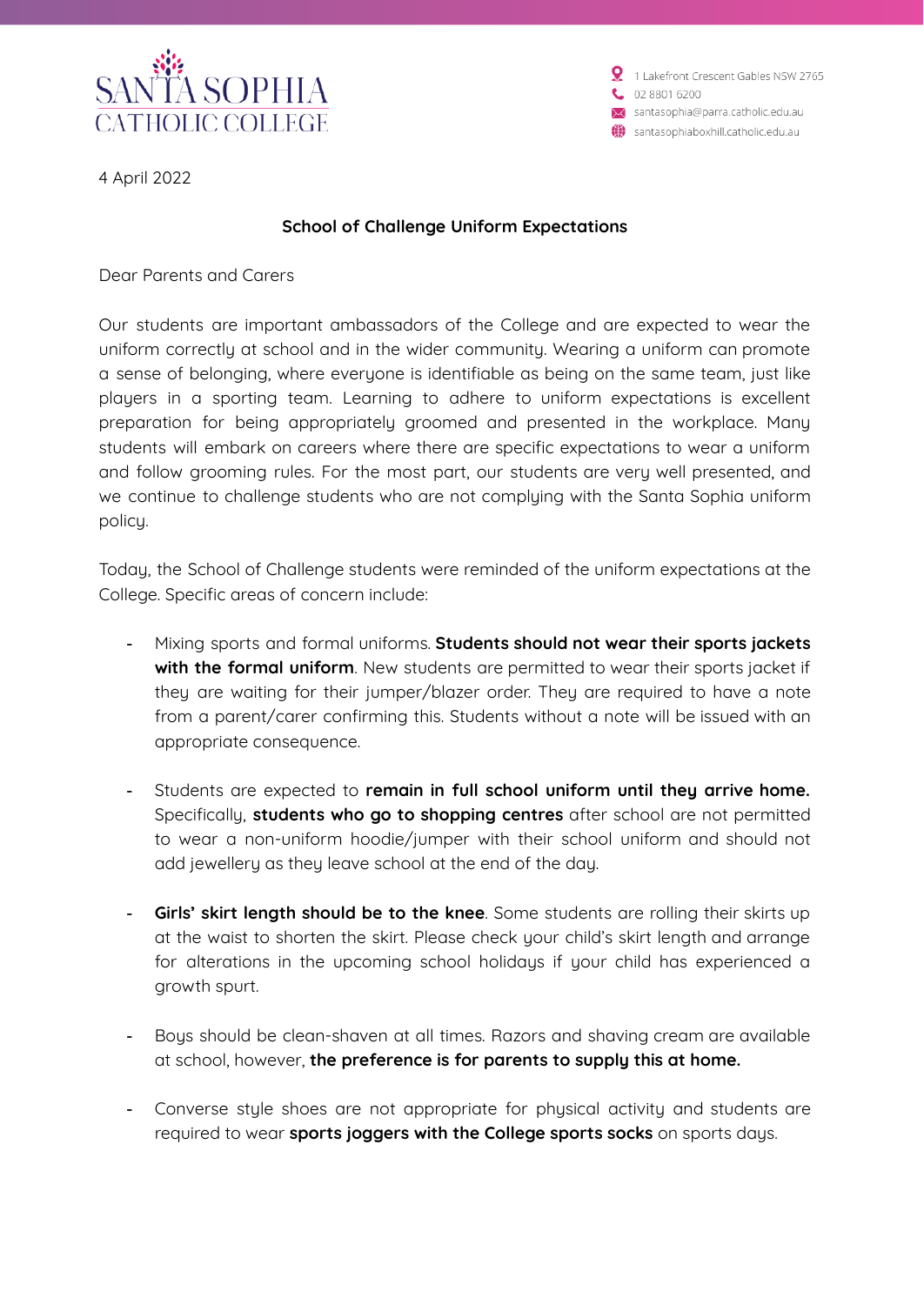

2 1 Lakefront Crescent Gables NSW 2765  $0.288016200$ ></a>santasophia@parra.catholic.edu.au</a> santasophiaboxhill.catholic.edu.au

- **Mullets are not permitted at the College**. Please keep this in mind for your child's next trip to the barber. We are communicating with the parents of those individuals who have inappropriate haircuts.

**Please note that students will commence wearing the Winter uniform at the beginning of Term 2.** There will be a grace period of two weeks, where students can choose to wear their summer or winter uniform (not a combination of both) depending on the weather and/or whilst they await delivery of a uniform order. If your child's uniform does not comply, they will not be able to attend normal school activities until the issue is rectified.

**School photos will be taken on Friday 6 May (Week 2, Term 2)**. All students will be required to wear their full winter formal uniform on this day.

The uniform requirements can be found on our website and in students' diaries (see below). We would like to thank you for your ongoing support in upholding the College's high uniform standards.

Kind regards

Lisa Kalocsai Jeff Phillips

Head of School **Assistant Principal**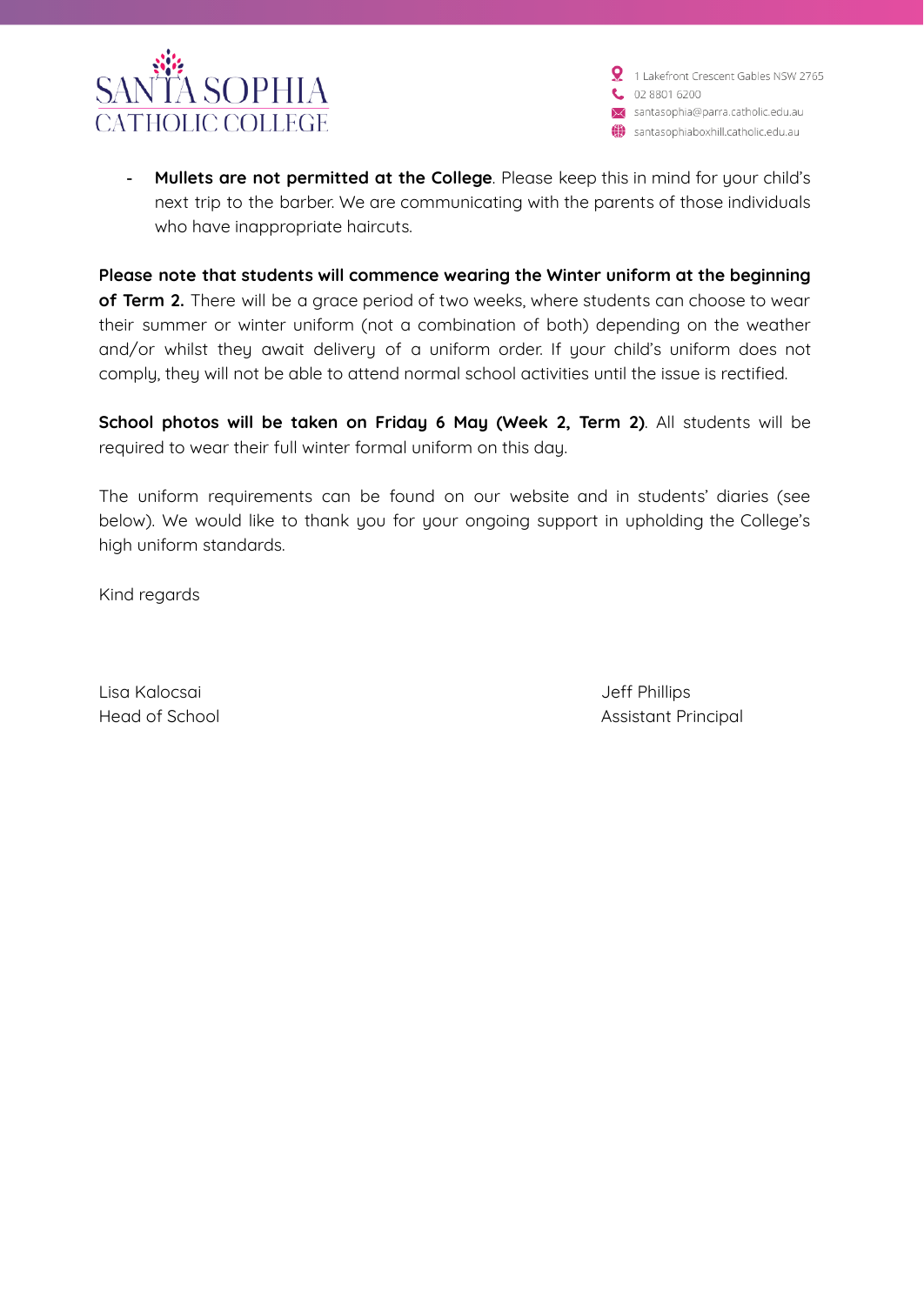



### **UNIFORM REQUIREMENTS**



- 
- Optional black bike shorts underneath (not visible) skirts
- White Santa Sophia school socks



# **WINTER UNIFORM**



In Terms 2 and 3, students are expected to wear the following items of uniform:

- Santa Sophia button-up collared shirt
- Santa Sophia blazer (which is compulsory when travelling to and from school)
- Black leather lace up shoes (Sport shoes or joggers are not permitted even if they are made from black leather)
- Santa Sophia backpack
- Navy Santa Sophia jumper, cardigan or vest (optional)
- Navy gloves and scarf (optional)

In addition, BOYS are to wear:

- Navy Santa Sophia long pants and black belt
- Santa Sophia tie
- Navy Santa Sophia school socks

In addition, GIRLS are to wear:

- Navy Santa Sophia skirt, fitted loosely with hem to knees or navy straight leg pants
- Navy tights